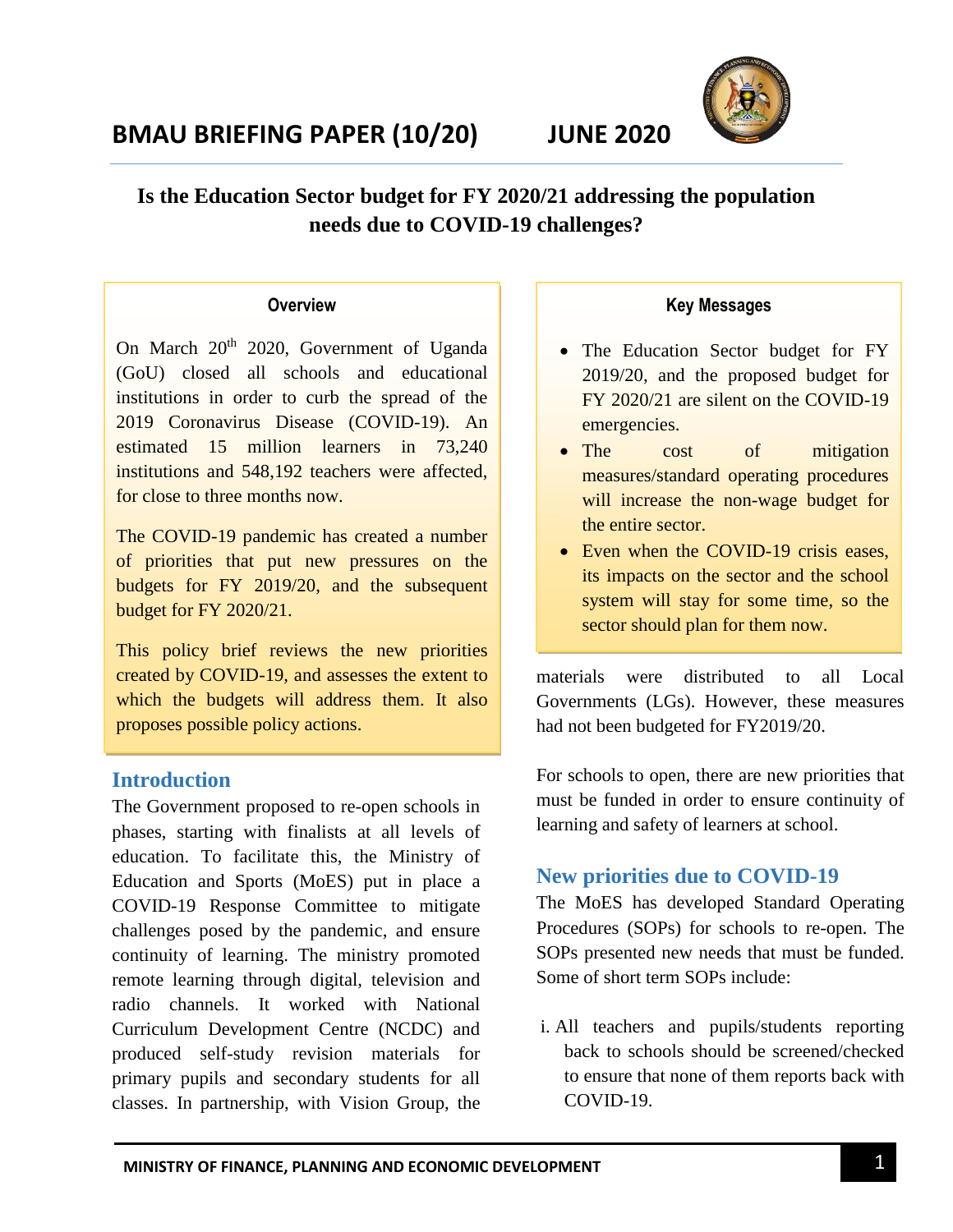

# **BMAU BRIEFING PAPER (10/20) JUNE 2020**

- ii. All schools should provide hand washing facilities for different classes. This will increase expenditures on water and soap in schools.
- iii. Daily disinfection of all surfaces that are touched by learners, teachers and all people in school. Some of these surfaces include railings, tables, desks, sports equipment, door and window handles, toys, teaching and learning aids, and all school infrastructure accessed by pupils/students, teachers and non-teaching staff. In addition, there are about 32 education institutions that have been used as quarantine centres which would need to be thoroughly disinfected before learners can access them.
- iv. Development, production and distribution of child friendly materials such as posters to disseminate messages on COVID-19 and encourage good hand and respiratory hygiene practices in schools and surrounding communities. The MoES has to produce and distribute them in schools.
- v. All schools to acquire Infrared Fever Detection guns to conduct routine daily checks for all pupils, teachers, non-teaching staff and all visitors accessing the schools.
- vi. Increased inspection of all institutions of learning, including private schools by Education Inspectors to enforce compliance to COVID-19 SOPs to ensure safety of learners. Schools to address the psychosocial needs of learners to prevent stress, anxiety, stigma and discrimination, and encourage learners to avoid stereotypes when talking about the virus among peers.
- vii. All boarding schools (government aided and private) to equip their sick bays (infirmaries) and make adequate arrangements to handle any COVID-19 related emergencies by having enough personal protective equipment (PPEs), medicines, and disinfectants for the rest rooms, etc.
- viii. Some schools may have to acquire temporary structures to accommodate all learners. They may also need additional desks for learners in view of social distancing.
- ix. The MoES has to undertake inclusive measures for special cases like children with disabilities, schools in hard-to-reach areas, displaced communities, and in refugee camps. There are approximately 600,000 refugee children in 13 districts of Uganda, most of them in camps bordering countries with a high risk. Other children are in displaced communities affected by floods and other emergencies. All these need to be targeted in a special way to continue with learning.

#### **Are the short term priorities funded?**

In FY 2019/20, the government invested Ug shs 3.397 trillion in the Education Sector. In this budget, there was an increment of Ug shs 616 billion from Ug 2.781trillion in FY 2018/19. Most of the money was for wages (56%), nonwage (25%), GoU development 8.6%, and development by external financing (9.6%).

The budget process for FY 2019/20 was undertaken without COVID-19 in view, therefore all the above SOPs were not funded.

In addition, under Addendum No. 2 of the supplementary expenditure, schedule No. 2 of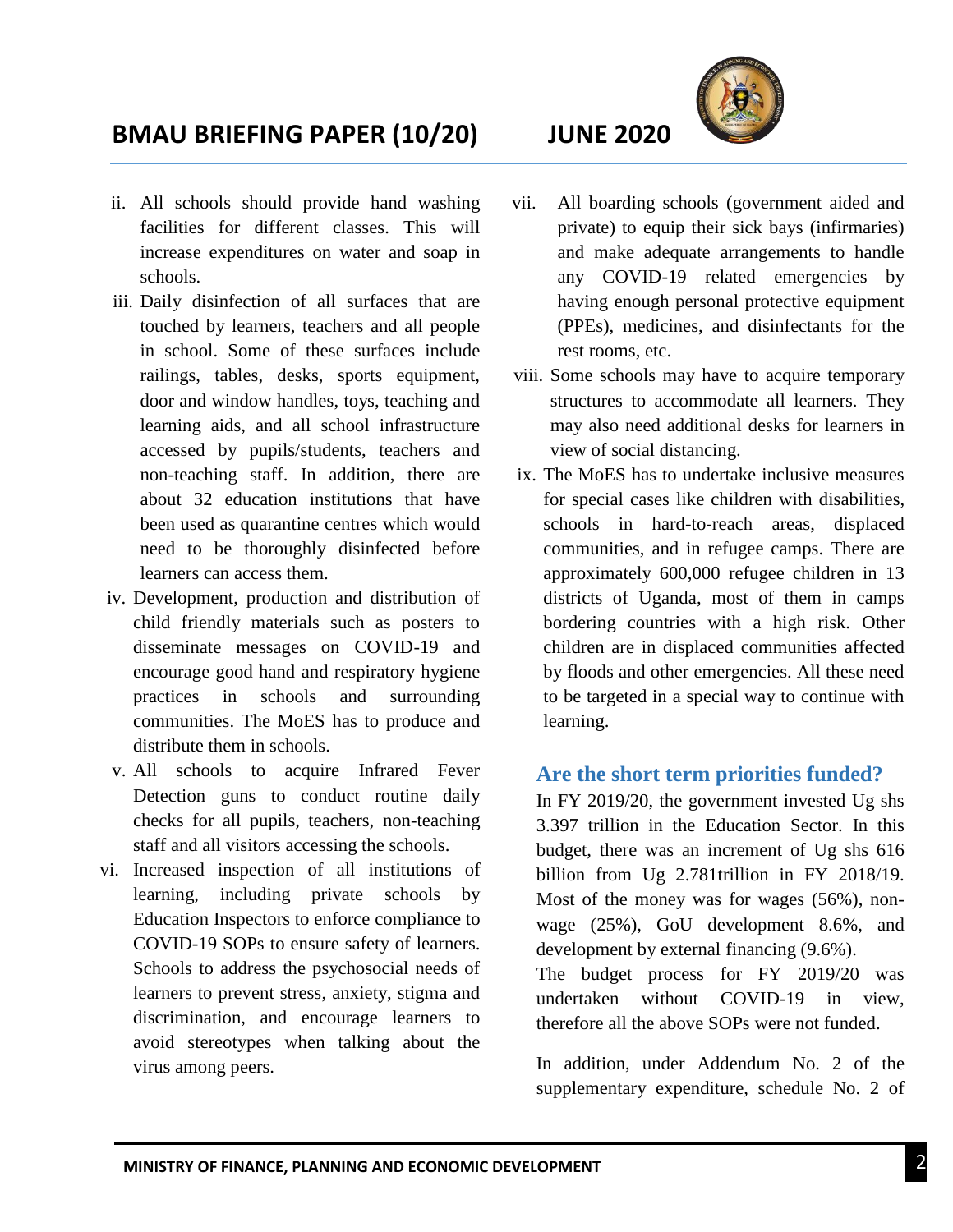# **BMAU BRIEFING PAPER (10/20) JUNE 2020**

FY 2019/20, Parliament approved Ug shs 284 billion to combat COVID-19 pandemic in the country. However, the schedule Parliament approved did not have any funds for the Education Sector.

The budget for the FY 2020/21 as presented to Parliament is Ug shs 3.645 trillion, of which 55% is for wage, 29% non-wage, 9% development, and 6% external financing for development.

Like the budget for FY2019/20, this budget did not fund the new priorities (SOPs) arising out of the COVID-19 pandemic. It is worth noting that the share of the education sector budget has reduced from 14.6% in FY 2012/13 to 9% in FY 2020/21 against an increased population of Universal Primary Education (UPE) learners from 7,474,600 in 2018 to 7,624,490 in 2019, and an increase of Universal Secondary School (USE) learners from 669,922 in 2018 to 707,980 in 2019.

Furthermore, education in Uganda is significantly handled by the private sector. There are 13,000 private schools in Uganda (UBOS 2019). Private rural schools have been affected more than the private urban schools by the closure due to COVID-19. Many of them will struggle to fulfil the SOPs for re-opening. Some of these schools were servicing loans and did not realise all the fees for term one. Uganda Revenue Authority (URA) continues to demand taxes from the schools and they are accumulating tax arrears. Many schools are not able to pay salaries to their staff, nor file Pay as You Earn (PAYE) and corporation tax.

While government has differed payment of these taxes from  $1<sup>st</sup>$  April 2020 to 30<sup>th</sup> June 2020, schools will still not have money to pay. The concern is that if Government does not find a way of assisting private schools, continuity of learning and safety of the learners in these schools will be at stake. Some smaller schools particularly in the rural areas may not reopen and learners may have to change to new schools.

### **Opportunities**

The COVID-19 pandemic presents an opportunity to transform education service delivery through adoption of remote/distance learning. The United Nations Educational, Scientific and Cultural Organization (UNESCO) is working with countries including Uganda to support and scale up the best distance learning practices, and to create a repository of national learning platforms designed to support the continuity of curriculum based study.

The MoES has secured a loan of US\$ 20 million from the Global Partnership in Education (GPE), to meet all costs for printing and distribution of the self-study materials to all learners.

World Vision is operating in more than 82 districts in Uganda, and has helped in transporting, delivering and sometimes photocopying the self-study materials and ensuring they reach the vulnerable learners in communities. However, there are districts without such partners where learners are not accessing these materials.